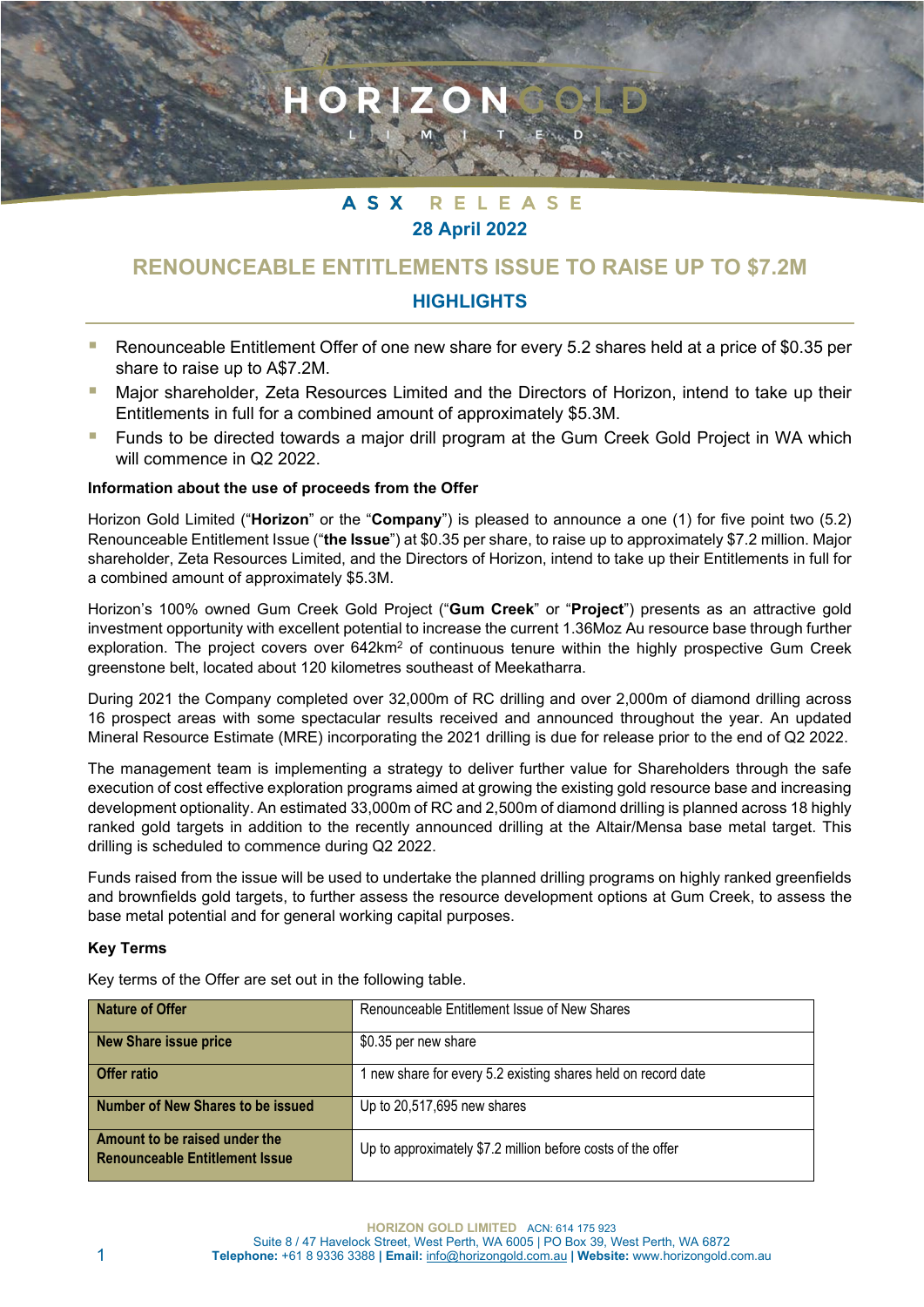

## **Eligible Shareholders**

Shareholders with registered addresses inside Australia, New Zealand or Bermuda who hold ordinary shares in the Company ("**Existing Shares**") as at 5.00pm AWDT on 3 May 2022 ("**Eligible Shareholders**") will be entitled to participate in the Issue.

All Eligible Shareholders will be offered 1 new ordinary share in the Company ("**New Share**") for every 5.2 Existing Shares held by the Eligible Shareholder, at an issue price of \$0.35 per New Share (Offer). This represents a discount of approximately 18% to the volume weighted average price (VWAP) of Horizon's shares for the ten trading days before the announcement of 42.54 cents and a discount of approximately 17% to the 30 day VWAP of 42.28 cents.

#### **Key dates**

Key dates for the Issue are set out in the following table. The dates are indicative only and Horizon reserves the right to vary them, subject to the Corporations Act 2001 ("**Act**") and the ASX Listing Rules

| Announcement of Renounceable Entitlement Issue and Cleansing Statement given to<br><b>ASX</b>                          | 28 April 2022 |
|------------------------------------------------------------------------------------------------------------------------|---------------|
| Entitlement trading commences and Shares are quoted on a deferred settlement basis                                     | 2 May 2022    |
| Record date for determining entitlements to New Shares                                                                 | 3 May 2022    |
| Invitation to participate in Entitlement Issue and Entitlement Acceptance Forms<br>dispatched to Eligible Shareholders | 6 May 2022    |
| <b>Entitlement trading ends</b>                                                                                        | 13 May 2022   |
| Closing Date and final time for receipt of Entitlement and Acceptance Forms and<br>payment in full for New Shares      | 20 May 2022   |
| <b>Issue of New Shares</b>                                                                                             | 27 May 2022   |
| Holding Statements dispatched to Shareholders and commencement of trading                                              | 30 May 2022   |

#### **Information provided in relation to the Entitlement Issue**

The Issue is being made without disclosure to investors under Part 6D.2 of the Act, in accordance with section 708AA of the Act (as modified by ASIC Corporations (Non-Traditional Rights Issues) Instrument 2016/84).

Eligible Shareholders will not receive a prospectus in relation to the Issue but will receive a written invitation providing details on how to take up their entitlement under the Offer. Any decision to acquire New Shares should only be made after making independent enquiries and consulting relevant professional advisers, such as stockbrokers, financial advisers, accountants or solicitors. Eligible Shareholders should have regard to publicly available information about Horizon before deciding whether or not to acquire New Shares.

Copies of the Company's announcements to ASX can be obtained from its website www.horizongold.com.au or from the ASX website www.asx.com.au. The Company's ASX code is HRN.

#### **Capital structure on completion of the Offer**

The exact number of New Shares to be issued may vary and will be dependent on the number of Eligible Shareholders and their entitlements, and the level of acceptances under the Entitlement Issue.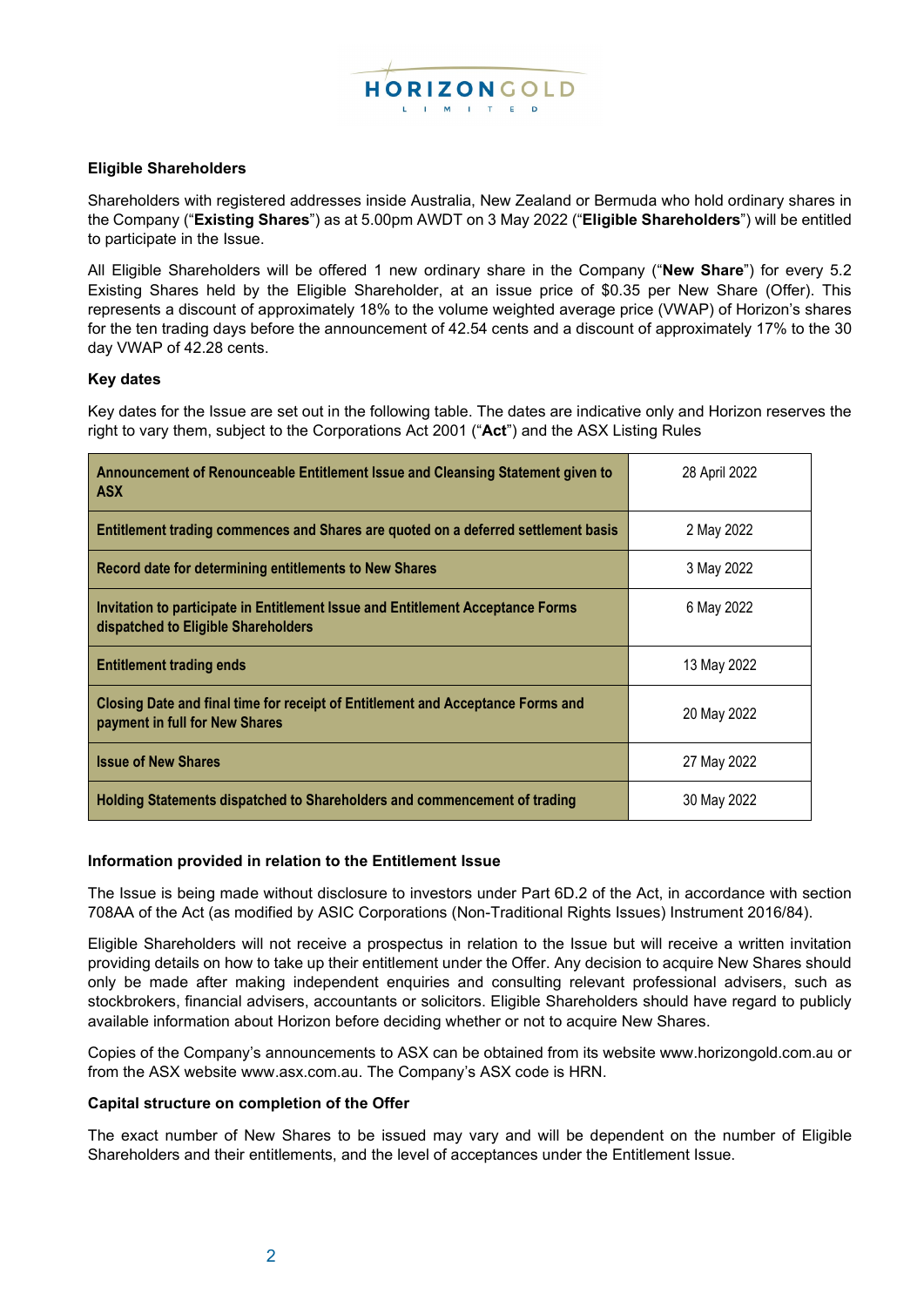

The following table shows the proposed capital structure of the Company on completion of the Entitlement Issue.

| <b>Shares</b>                                              | Number <sup>1</sup> |
|------------------------------------------------------------|---------------------|
| Existing Shares on issue at the date of this announcement  | 106,692,016         |
| Maximum number of New Shares to be issued under the Offer  | 20,517,695          |
| Maximum total shares on issue after the Offer <sup>1</sup> | 127,209,711         |

<sup>1</sup> *Assumes full acceptance of the offer*

| <b>Options</b>                                              | <b>Number</b> |
|-------------------------------------------------------------|---------------|
| Existing Options on issue at the date of this announcement  | 1,000,0002    |
| Maximum number of New Options to be issued under the Offer  |               |
| Maximum total Options on issue after the Offer <sup>1</sup> | 1.000.000     |

<sup>2</sup> *Options are exercisable at 45.3 cents and expire on 14 December 2023*

## **Additional information**

New Shares, once issued, will rank equally with the Company's Existing Shares on issue.

The rights and obligations attached to shares in the Company are set out in Horizon's Constitution which may be examined free of charge by appointment between 9.00am and 5.00pm on normal business days at the registered office of the Company at Suite 8, Level 3, 47 Havelock Street, West Perth WA and in certain circumstances, regulated by the Act, the ASX Listing Rules and the general law.

The Directors reserve the right to place sufficient of the shortfall at their absolute discretion (subject to the ASX Listing Rules) to meet the minimum requirements of the Company.

#### **Foreign shareholders**

Shareholders with registered addresses outside of Australia, New Zealand and Bermuda are not eligible to participate in the Offer ("**Ineligible Shareholders**").

The Company will appoint a sale nominee to arrange for the sale of the entitlements that would otherwise have been offered to Ineligible Shareholders had they not been Ineligible Shareholders.

#### **Enclosure**

An Appendix 3B and a cleansing notice pursuant to s708AA(2)(f) of the Corporations Act (Cth) will be released in due course.

This ASX release was authorised by the Board of Horizon.